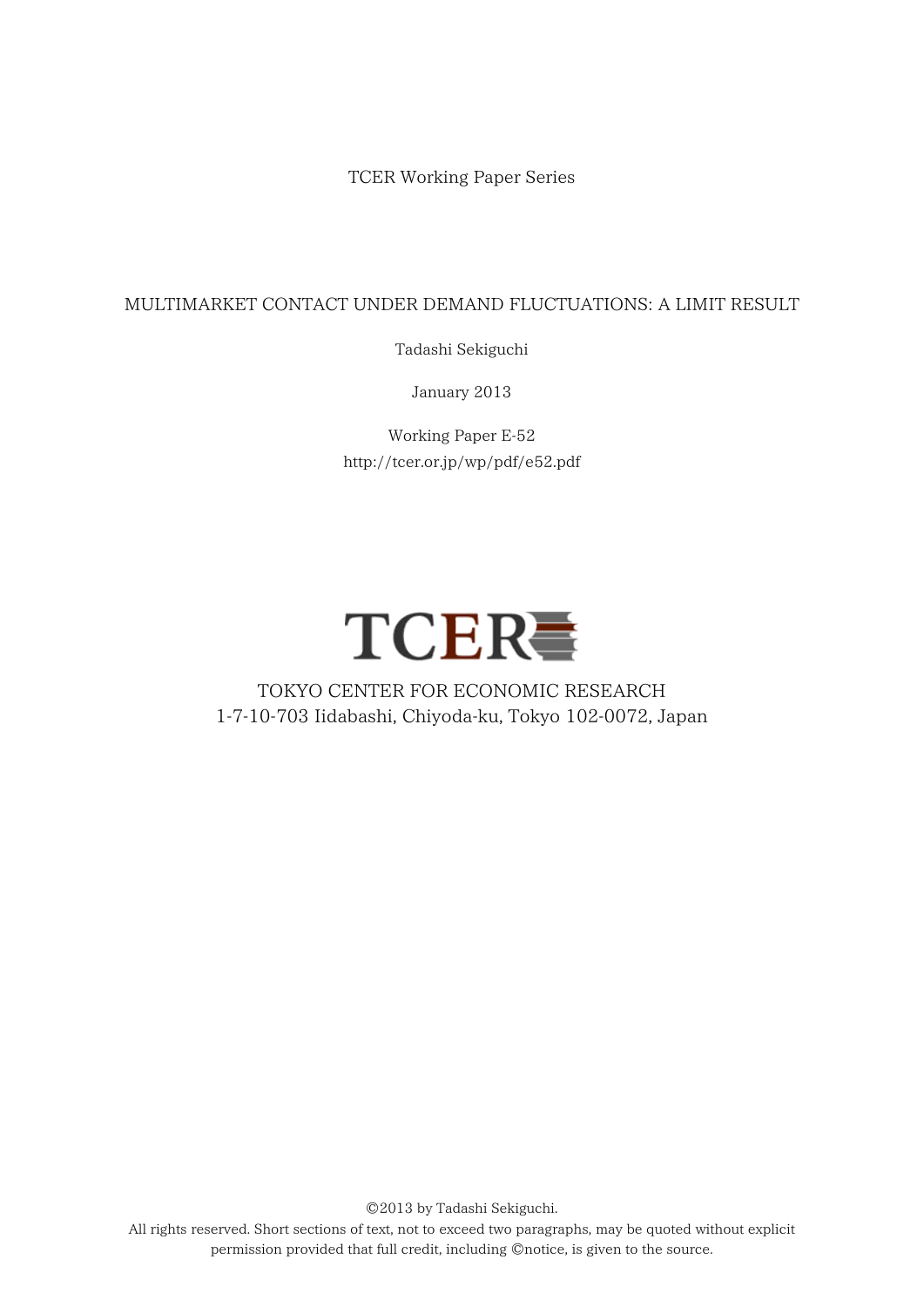#### Abstract

The present paper studies repeated oligopoly where the firms compete with price in multiple markets. The markets are subject to independent, stochastic fluctuations in demands. The literature points out that while the demand fluctuations generally hinder collusion, the multimarket contact sometimes facilitates it. We show that on an intermediate range of discount factors where only partial collusion is possible under a single market, the difference between the profit under full collusion and the maximum equilibrium profit converges to zero, if the number of markets goes to infinity. Thus the collusion-deterrence effects of fluctuated demands completely vanish in the limit.

Tadashi Sekiguchi Kyoto University Institute of Economic Research Yoshida-Honmachi, Sakyo-ku,Kyoto sekiguchi@kier.kyoto-u.ac.jp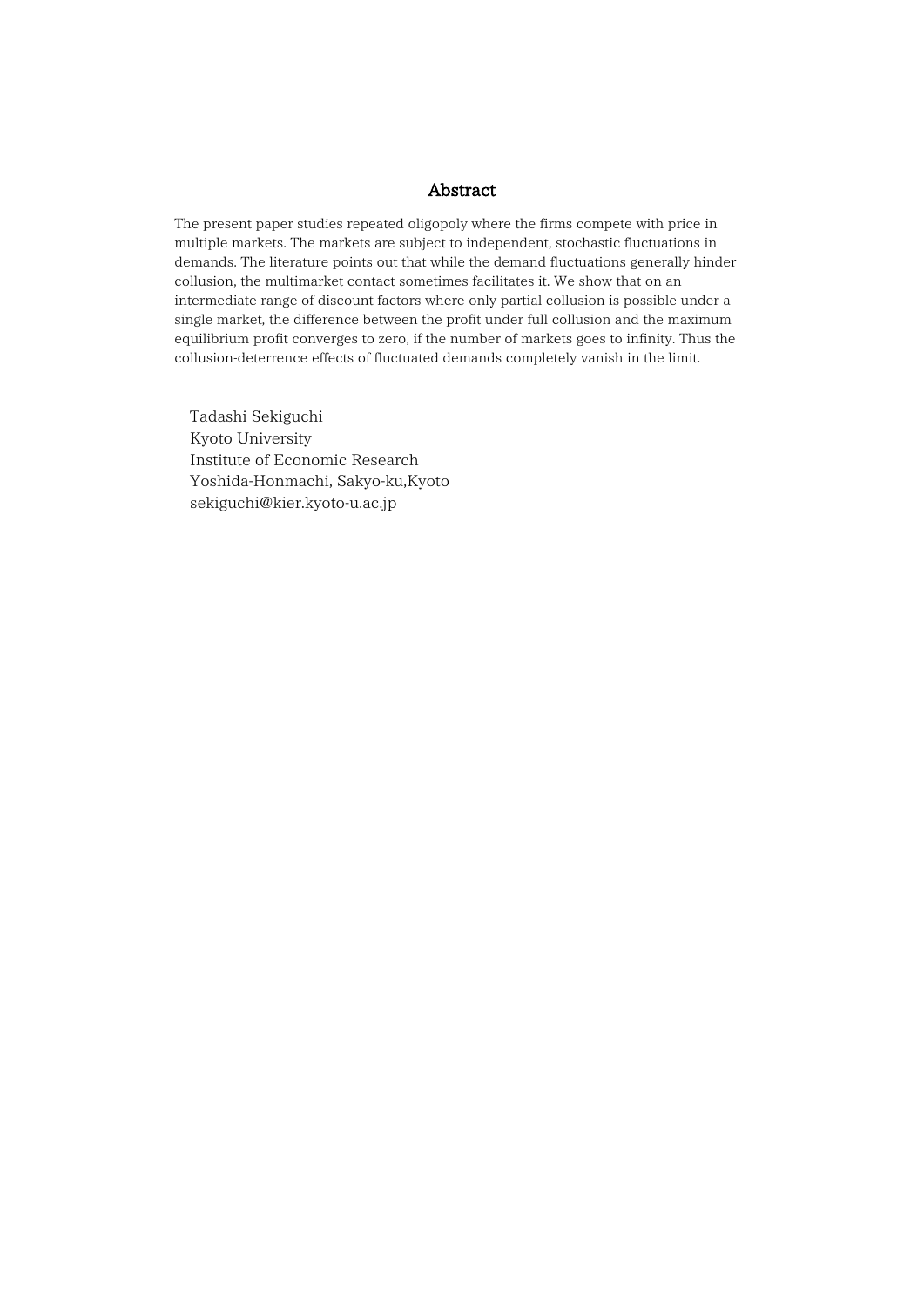# Multimarket Contact under Demand Fluctuations: A Limit Result<sup>∗</sup>

Tadashi Sekiguchi† Kyoto University

January 27, 2013

#### **Abstract**

The present paper studies repeated oligopoly where the firms compete with price in multiple markets. The markets are subject to independent, stochastic fluctuations in demands. The literature points out that while the demand fluctuations generally hinder collusion, the multimarket contact sometimes facilitates it. We show that on an intermediate range of discount factors where only partial collusion is possible under a single market, the difference between the profit under full collusion and the maximum equilibrium profit converges to zero, if the number of markets goes to infinity. Thus the collusion-deterrence effects of fluctuated demands completely vanish in the limit.

*JEL Classification*: C72, C73, D43, L13. *Keywords*: collusion, demand fluctuations, multimarket contact, repeated games

<sup>∗</sup>The author gratefully acknowledges that this research has been financially supported by the Tokyo Center for Economic Research. The author also thanks Katsunori Ohta for very helpful comments. Part of this research is also supported by the Murata Science Foundation and the Grant-in-Aid for Scientific Research (20530153).

<sup>†</sup>Institute of Economic Research, Kyoto University, Yoshida-Honmachi, Sakyo-ku, Kyoto 606-8501, Japan; sekiguchi@kier.kyoto-u.ac.jp.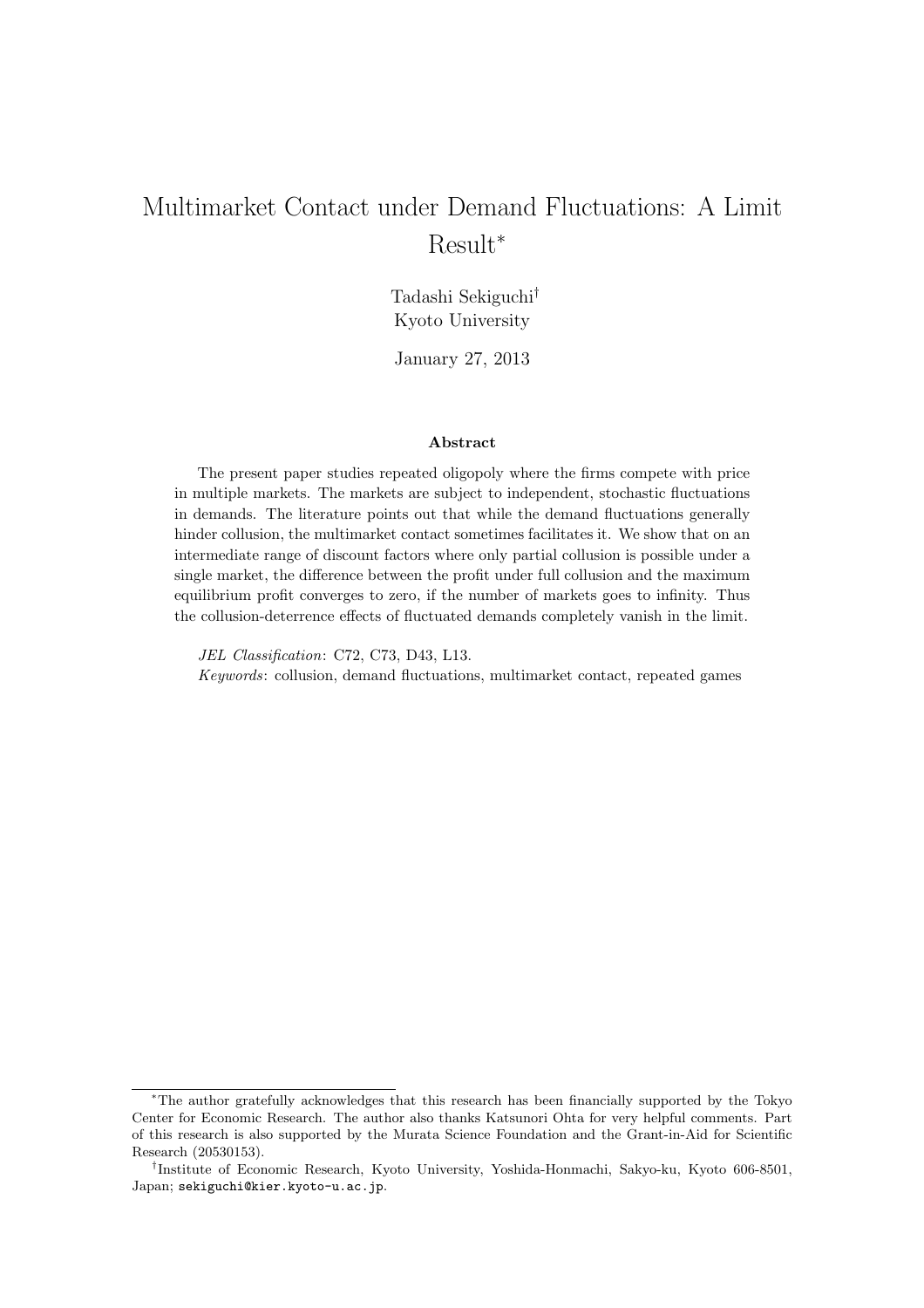#### **1 Introduction**

The present paper studies a model of repeated Bertrand oligopoly, highlighting two typical features colluding firms often confront. First, they simultaneously interact in two or more markets (*multimarket contact*). Second, the demands in those markets are subject to random shocks (*demand fluctuations*). For instance, large nationwide firms often compete in many local markets simultaneously, and each local market is affected with idiosyncratic demand shocks. Another example is conglomerates competing over several industries, each of which has its own demand shocks.

In a framework of infinitely repeated games, existing results have clarified whether each of the two features facilitates or hinders formation of cartels. First, Bernheim and Whinston [1] point out that the multimarket contact never hinders collusion and sometimes facilitates it. In contrast, demand fluctuations generally hinder collusion, as Rotemberg and Saloner [4] show. The main purpose of this paper is to examine how these two conflicting factors interact and affect the firms' ability to collude.

In this paper, we set up a model of infinitely repeated games, which represents oligopoly with identical firms simultaneously engaging in Bertrand price competition over M *ex ante* identical markets every period. A key assumption is that the payoffs of each Bertrand game are stochastic, being i.i.d. across the markets and over time. The payoffs of each period get known only at the beginning of that period. Thus the firms only know the current stage payoffs, without knowing the stage payoffs of any future period. This formulation of payoff fluctuations follows Rotemberg and Saloner [4]. In this model, we examine the symmetric subgame perfect equilibrium which is *second-best* in the sense that no other symmetric subgame perfect equilibrium attains a greater profit.

Our main results are summarized as follows. Fix the probability distribution of payoffs in the stage game. Then two threshold discount factors exist,  $\overline{\delta}$  and  $\underline{\delta}$  with  $\overline{\delta} > \underline{\delta}$ , such that (i) if  $\delta < \underline{\delta}$ , the second-best equilibrium is repeated play of a static equilibrium regardless of the number of markets, and (ii) if  $\delta > \overline{\delta}$ , the second-best equilibrium attains full collusion under any M. Next, fix  $\delta \in (\underline{\delta}, \overline{\delta})$ . Then the difference between the profit under full collusion and the second-best equilibrium profit converges to zero, if the number of markets goes to infinity. Hence on this intermediate range of discount factors, the collusion-deterrence effects of fluctuated demands completely vanish in the limit.<sup>1</sup> Another interpretation is that if the firms compete in a large number of markets, their ability to maintain collusion is not much affected by demand fluctuations.

We are not the first to study the effect of multimarket contact under demand fluctuations. Bernheim and Whinston [1] have already studied the case of two markets, and show that the multimarket contact in general increases the per-market profit in comparison with the case  $M = 1$ . In contrast, we consider an arbitrary number of markets and verify that any possible profit loss due to demand fluctuations goes to zero when the number of markets goes to infinity.

One important assumption in our setup is perfect monitoring; the players can directly observe their past actions. This assumption considerably simplifies analysis, enabling us to explicitly derive the second-best equilibrium payoff for any set of parameters. A more

 $1<sup>1</sup>$ The result does not entirely deny the collusion-deterrence effects of demand fluctuations in the following two senses. First, if  $\delta \leq \delta < \overline{\delta}$ , full collusion cannot be sustained under any number of markets. Second, the limit result does not hold at  $\delta$ .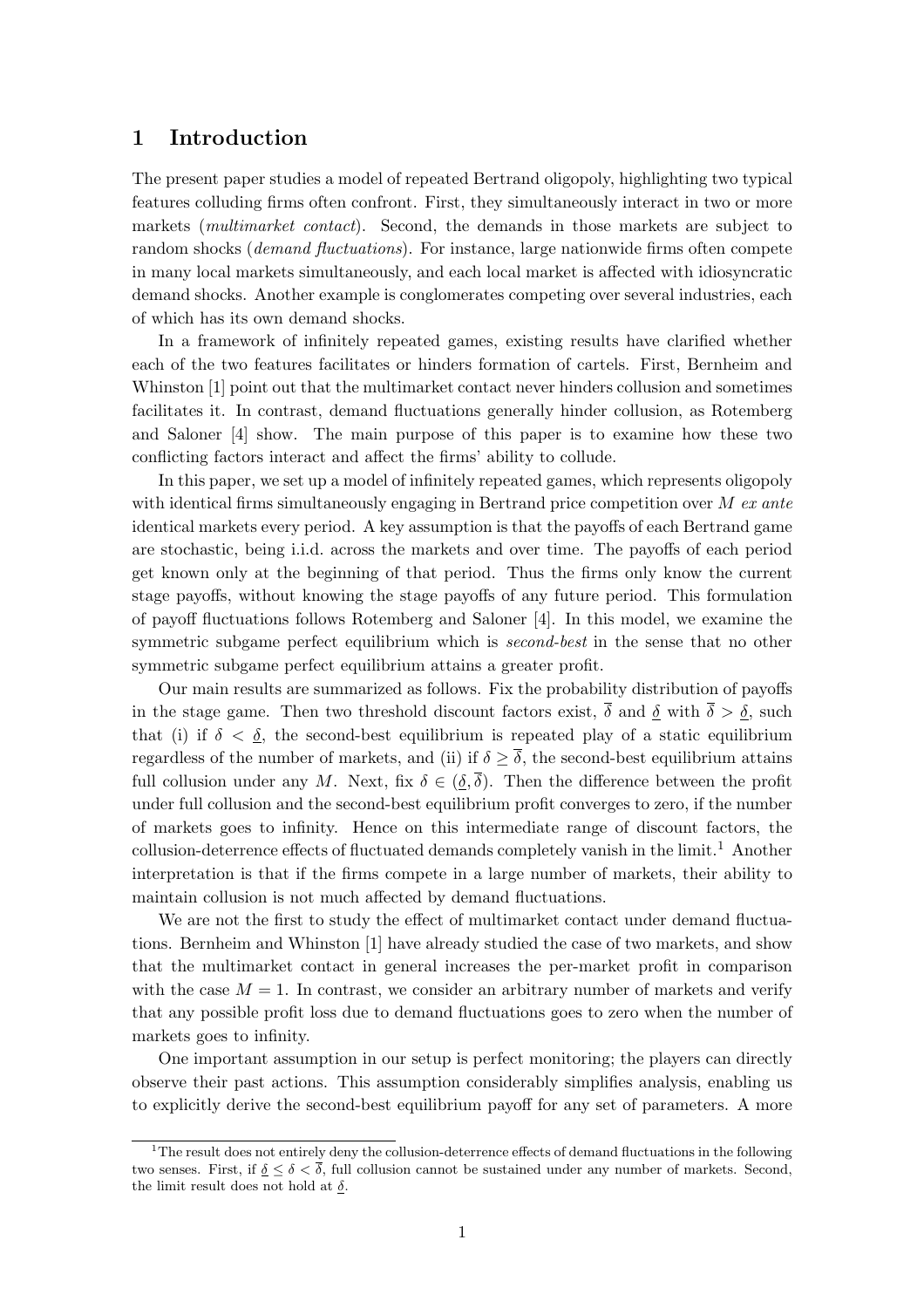realistic assumption would be that the players only receive a noisy signal of their actions (imperfect monitoring). The effect of multimarket contact under imperfect monitoring, especially its role in promoting cooperation and/or collusion, has been investigated by Matsushima [3] and Kobayashi and Ohta  $[2]^2$  [2] derives the second-best equilibrium payoff for any number of markets, assuming that the players are sufficiently patient. We rather consider the case where the players are not so patient. [3] deals with the case of heavy discounting but examines the profit *per market* in the limit case. We instead consider any number of markets, and verify that the difference between the *total* equilibrium profit and the profit under full collusion converges to zero if M goes to infinity.

The effects of multimarket contact when the number of markets is not that large are also examined. We show that for any  $\delta \in (\delta, \overline{\delta})$ , the second-best equilibrium *per-market* profit under M markets is no greater than that under  $M + 1$  markets, and they are equal only in rare cases to be explained below. That is, on this range of intermediate discount factors, adding one more market almost always improves the per-market profit under the most collusive equilibrium. The case where the per-market profit does not improve is rare in the sense that it never occurs either if  $M = 1$  or if two or more markets are added.

Our methodology is worth mentioning. While our main objective is the oligopoly with multimarket contact under demand fluctuations, we rather formulate an abstract model which includes the above oligopoly as a special case. Then we characterize the secondbest equilibrium payoff. Since the model is applicable to other contexts such as first-price auctions and moral hazard in teams, which do not necessarily involve simultaneous play of multiple games, we believe the characterization result is interesting in itself.

The rest of this paper is organized as follows. Section 2 introduces the model. Section 3 characterizes the second-best equilibrium and its payoff. Section 4 applies the result in the previous section and studies effects of multimarket contact under demand fluctuations.

#### **2 Model**

Two players play a given normal-form game every period.<sup>3</sup> Each player has an identical set of stage actions, denoted by  $X$ . Their stage payoff depends not only on the action pair selected in the period, denoted by  $(x_1, x_2) \in X \times X$ , but also on the *state* of that period. The set of possible states has  $M + 1$  elements, where M is a natural number. We call them state 0, state 1, ..., state M.  $u_i(x_1, x_2, k)$  denotes player i's stage payoff of the action pair  $(x_1, x_2)$  under state k. We assume symmetry, so that for any  $x_1, x_2$  and k,  $u_1(x_1, x_2, k) = u_2(x_2, x_1, k)$ . For  $x \in X$  and k, we define  $U(x, k) = u_i(x, x, k)$ .

We make the following assumptions, which capture some features of Bertrand competition. The stage game may as well be called games with *proportional temptations*.

- **Assumption 1** *(i) The state of each period follows a common probability distribution,* and it is independent over time. For any given period, the state of that period is k *with probability*  $p_k \in (0, 1)$ *.*
- *(ii)* For any k,  $\Delta_k \equiv \max_{x \in X} U(x, k)$  *exists and satisfies*  $\Delta_k > 0$ *.*

 ${}^{2}$ In [2] and [3], the stage game is a prisoners' dilemma. Since our stage game is quite similar to their games, the main difference among those models is attributed to the players' monitoring ability.

<sup>&</sup>lt;sup>3</sup>An extension to the case of three or more players is straightforward.

<sup>&</sup>lt;sup>4</sup>Due to symmetry,  $U(x, k)$  does not depend on choice of i.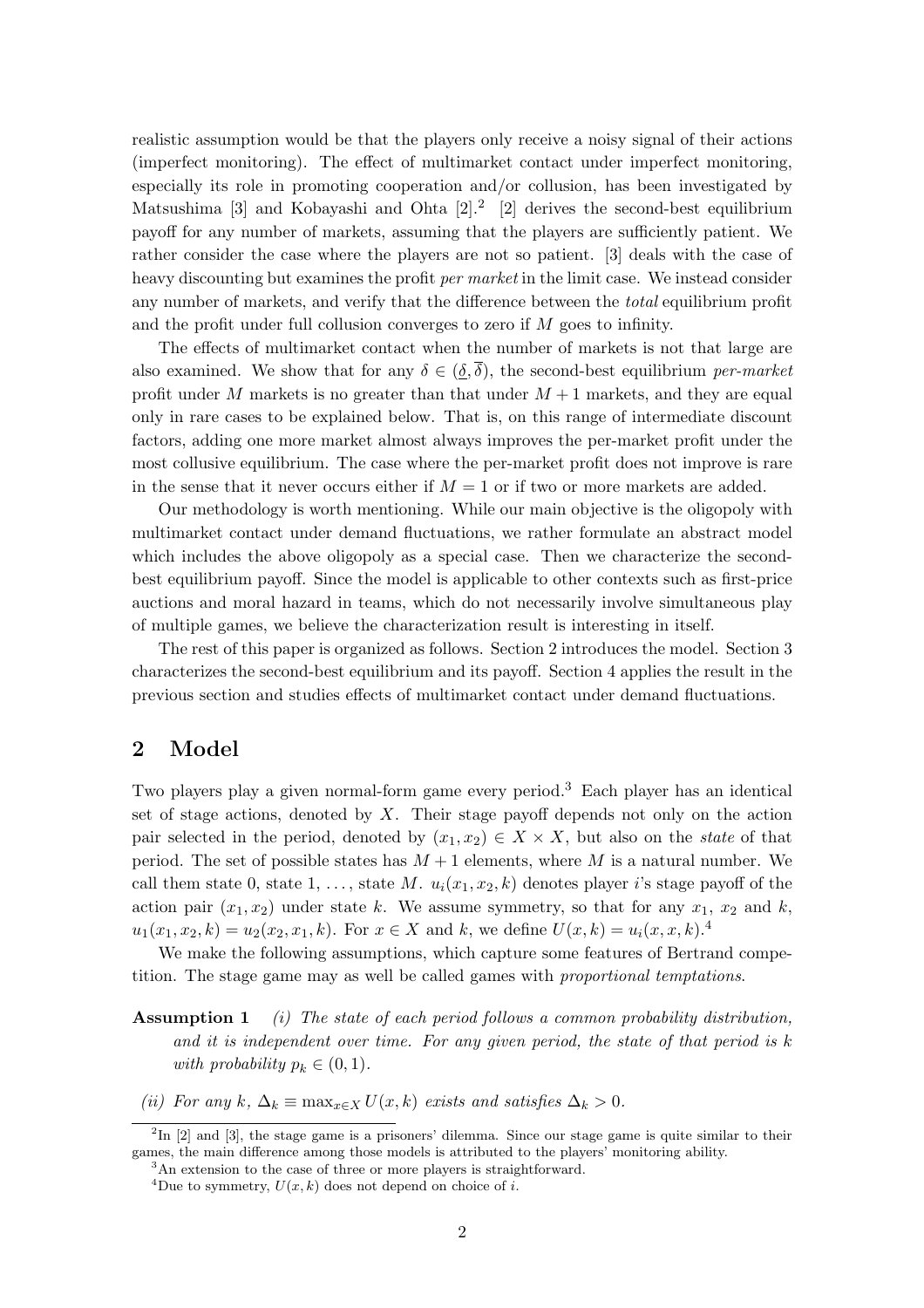*(iii)* There exists  $K > 1$  *such that for any* k *and any*  $u \in [0, \Delta_k]$ ,  $x \in X$  *exists such that* 

$$
U(x,k) = u, \quad \sup_{y} u_1(y,x,k) = Ku.
$$
 (1)

*Moreover, for any* k and any  $u \in [0, \Delta_k]$ , if  $x' \in X$  satisfies  $U(x', k) = u$ , then  $\sup_y u_1(y, x', k) \geq Ku.$ 

- *(iv)* For each k,  $\min_{x \in X} \sup_{y \in X} u_1(y, x, k)$  exists and equals zero. Moreover, the normal *form game whose payoff function is given by*  $u_i(x_1, x_2, k)$  *for each player i has a unique Nash equilibrium payoff pair.*
- *(v)* We have  $\Delta_0 \leq \Delta_1 \leq \cdots \leq \Delta_M$ , and  $\Delta_0 < \Delta_M$ .

Assumption  $1(i)$  states that the states are i.i.d. over time. Assumption  $1(i)$  guarantees existence of a maximum symmetric action pair payoff under any state, which is the value of full collusion under that state. Together with Assumption  $1(iv)$ , the maximum is greater than each player's minmax value given the state.<sup>5</sup>

Assumption 1(iii) is the assumption of proportional temptations. It first states that given a state  $k$ , any payoff between the maximum symmetric action pair payoff and the minmax value is attained by some symmetric action pair  $(x, x)$ . It also states that for each player, x is not optimal against x unless  $U(x, k) = 0$ , and each player can obtain either exactly or approximately K times of  $U(x, k)$ .<sup>6</sup> Note that the coefficient K is independent of k. For k and  $u \in [0, \Delta_k]$ , let  $x_k(u)$  be an element of X satisfying (1). Assumption 1(iii) also states that any other symmetric action pair  $(x', x')$  with a payoff  $u \in [0, \Delta_k]$  under state k gives each player no smaller temptation than  $x_k(u)$ ; we have  $\sup_y u_1(y, x', k) \geq Ku$ .

Evaluating (1) at  $u = 0$ , we see that  $(x_k(0), x_k(0))$  is a Nash equilibrium of the game whose payoff function is  $u_i(x_1, x_2, k)$  for each player i, and the equilibrium payoff pair is  $(0, 0)$ . Assumption  $1(iv)$  states that it is the only Nash equilibrium payoff pair of that game, and that it minmaxes both players.<sup>7</sup> Since we will exclude randomized actions, the minmax value is defined by pure actions. Finally, Assumption  $1(v)$  states that the states are ordered so that the values of full collusion are nondecreasing, and that the values are not constant.

Let us denote this stage game by  $G$ .  $G$  has a unique Nash equilibrium payoff pair  $(0, 0)$ , and it is attained by the following simple equilibrium; if the state is k, the players play  $(x_k(0), x_k(0))$ .

We provide three examples of games satisfying Assumption  $1(ii)-(v)$ . Thus if we additionally assume that the probabilities of the states satisfy Assumption 1(i), those stage games satisfy Assumption 1.

#### **Example 1 (Bertrand price competition)** Let  $X = [0, \overline{p}]$  with  $\overline{p} > 0$ . Fix k, and let

$$
u_1(x_1, x_2, k) = \begin{cases} x_1 D(x_1; k) & \text{if } x_1 < x_2, \\ \frac{1}{2} x_1 D(x_1; k) & \text{if } x_1 = x_2, \\ 0 & \text{if } x_1 > x_2, \end{cases}
$$

<sup>&</sup>lt;sup>5</sup>Precisely speaking, the value is the minimum of suprema, but we abuse terminology and call it the minmax value.

 $^{6}(1)$  is stated in terms of player 1, but the counterpart for player 2 also holds by symmetry.

<sup>&</sup>lt;sup>7</sup>This is consistent with multiple Nash equilibria, because more than one x may satisfy (1) at  $u = 0$ .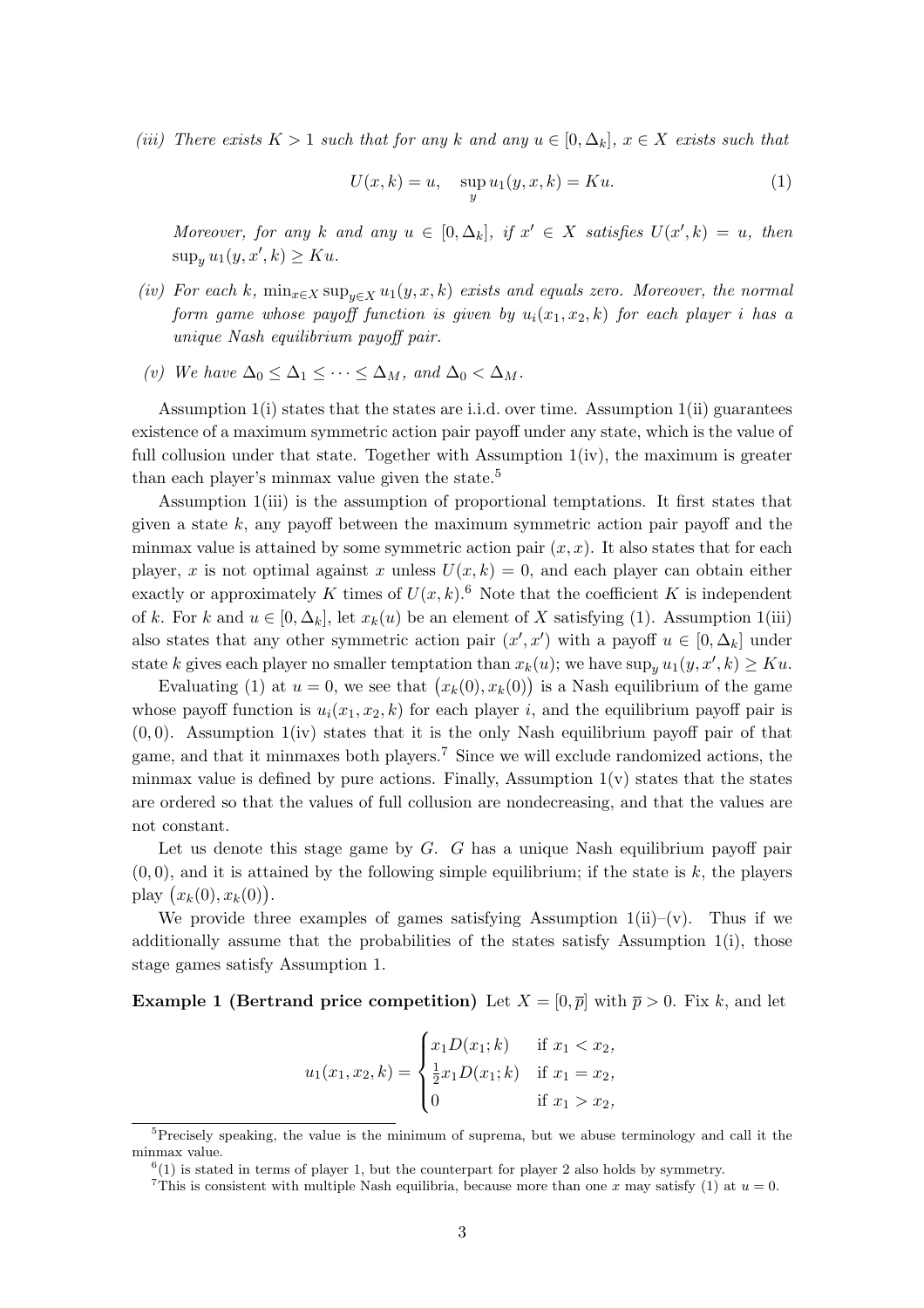where  $D(p; k)$  is continuous and nonincreasing in p. We also assume  $D(0; k) > D(\bar{p}; k) = 0$ .  $u_2$  is derived from  $u_1$  by symmetry. This is a standard model of Bertrand duopoly, where the costs are assumed to be zero for simplicity.

We have

$$
U(x,k) = \frac{1}{2}xD(x;k).
$$

By assumption,  $\Delta_k = \max_{x \in X} U(x, k)$  exists, and  $\Delta_k > 0$ . Assumption 1(ii) thus holds.

For  $u \in [0, \Delta_k]$ , let  $x_k(u)$  be the smallest  $x \in X$  such that  $U(x, k) = u$ . Since  $U(x, k)$ is continuous in x,  $x_k(u)$  indeed exists. By the definition of  $x_k(u)$ , we have  $xD(x; k) < 2u$ for any  $x < x_k(u)$ . Hence by continuity,

$$
\sup_{y \in X} u_1(y, x_k(u), k) = 2u. \tag{2}
$$

Furthermore, for any x such that  $U(x, k) = u$ , we have  $x \geq x_k(u)$ . Since  $u_1(x_1, x_2, k)$  is nondecreasing in  $x_2$ , it holds that

$$
\sup_{y \in X} u_1(y, x, k) \ge \sup_{y \in X} u_1(y, x_k(u), k) = 2u.
$$
 (3)

Since  $u \in [0, \Delta_k]$  is arbitrary, (2) and (3) imply that Assumption 1(iii) holds for  $K = 2$ .

If this game is played only once under state  $k$ , its Bertrand structure immediately means that each firm's equilibrium profit is zero, and this equals its minmax value. Thus Assumption 1(iv) is satisfied.

Finally, Assumption 1(v) holds if we assume  $D(p; k) > D(p; k-1)$  for any  $k \ge 1$  and any  $p < \bar{p}$ . However, it holds under much weaker assumptions. While it does not hold if we just assume  $D(p; k) \ge D(p; k-1)$  for any  $k \ge 1$  and any p (then it is possible that  $\Delta_0 = \Delta_1 = \cdots = \Delta_M$ , it will hold under suitable strengthening of it.

**Example 2 (first-price auctions)** Let  $X = [0, \infty)$ . Fix k, and let

$$
u_1(x_1, x_2, k) = \begin{cases} v_k - x_1 & \text{if } x_1 > x_2 \text{ and } x_1 \ge r_k, \\ \frac{1}{2}(v_k - x_1) & \text{if } x_1 = x_2 \ge r_k, \\ 0 & \text{if } x_1 < \min\{r_k, x_2\}, \end{cases}
$$

where  $v_k > r_k \geq 0$ . This is interpreted as a first-price auction where under state k, two buyers have a common valuation  $v_k$  and the seller sets a reserve price  $r_k$ .

We have

$$
U(x,k) = \begin{cases} \frac{1}{2}(v_k - x) & \text{if } x \ge r_k, \\ 0 & \text{if } x < r_k. \end{cases}
$$

It is easy to see that  $\Delta_k = (v_k - r_k)/2 > 0$ . Assumption 1(ii) is therefore satisfied.

For any k and any  $u \in [0, \Delta_k]$ , set  $x_k(u) = v_k - 2u$ . Then we have  $U(x_k(u), k) = u$ . If  $u > 0$ , no  $x \neq x_k(u)$  satisfies  $U(x, k) = u$ . Moreover, we have  $x_k(u) < v_k$  and therefore

$$
\sup_{y \in X} u_1(y, x_k(u), k) = v_k - x_k(u) = 2u.
$$
\n(4)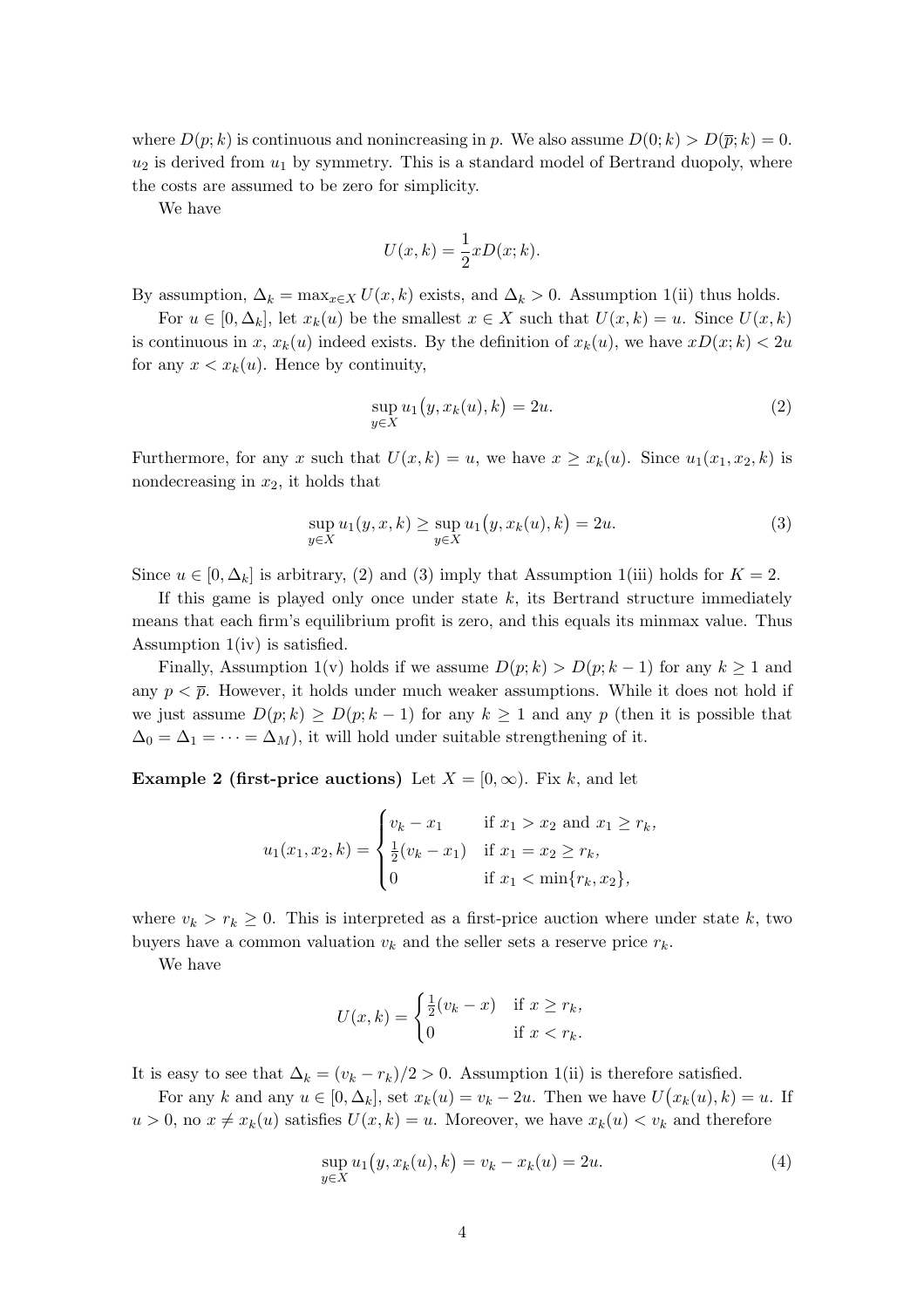If  $u = 0$ , we have  $x_k(u) = v_k$  and therefore  $u_1(y, x_k(u), k) \leq 0 = 2u$  for any  $y \in X$ . Hence (4) holds for  $u = 0$ , too. Since  $U(x, k) = 0$  implies  $\sup_{u \in X} u_1(y, x, k) \ge 0$ , Assumption 1(iii) holds for  $K = 2$ .

For each k, the normal form game with a payoff function  $u_i(x_1, x_2, k)$  has Bertrand structure, so that any equilibrium payoff is zero, and it is also each buyer's minmax value. Hence Assumption  $1(iv)$  is satisfied. Finally, Assumption  $1(v)$  is satisfied if we assume  $v_k - r_k$  is nondecreasing and  $v_0 - r_0 < v_M - r_M$ .

**Example 3 (linear payoffs and multiplicative shocks)** Let  $X = [0, 1]$ . For each k, let

$$
u_i(x_i, x_j, k) = \theta_k(\alpha x_j - x_i),
$$

where  $\theta_k > 0$  and  $\alpha > 1$ . Therefore we have  $U(x, k) = \theta_k(\alpha - 1)x$ , and  $\Delta_k = \theta_k(\alpha - 1) > 0$ . Hence Assumption  $1(i)$  is satisfied.

For any  $u \in [0, \Delta_k]$ , the unique solution of  $U(x, k) = u$  is  $x = u/\Delta_k$ . It is easily seen that

$$
\sup_{y} u_1\left(y, \frac{u}{\Delta_k}, k\right) = u_1\left(0, \frac{u}{\Delta_k}, k\right) = \frac{\alpha u}{\alpha - 1}.
$$

Hence (1) holds for  $K = \alpha/(\alpha - 1) > 1$ . Assumption 1(iii) is therefore satisfied.

In the normal-form game with a payoff function  $u_i(x_i, x_i, k)$ , 0 is a dominant action and minmaxes the other player. Hence 0 is indeed a minmax value, and it is also a Nash equilibrium payoff. This guarantees Assumption  $1(iv)$ . Finally, Assumption  $1(v)$  holds if we assume  $\theta_0 \leq \theta_1 \leq \cdots \leq \theta_M$  with  $\theta_0 < \theta_M$ .

This is a game with very simple structure, but it includes moral hazard in teams and public goods provision with linear technology as examples.

Note that in all these examples,  $\Delta_k$  is the maximum of the stage payoff sum, even if we take asymmetric action pairs into account under state  $k$ .

The players play G in periods  $0, 1, 2, \ldots$ . Each player knows the state of each period at the beginning of that period, but does not know the state of any future period until that period arrives. We also assume perfect monitoring. Namely, the players can observe what the other players have selected, together with a sequence of past states. In the present paper, we limit attention to pure strategies. Thus each player i's strategy of this repeated game is a function which maps a history at each period t, consisting of  $(x_1(\tau), x_2(\tau))_{\tau=0}^{t-1}$ and  $(k(\tau))_{\tau=0}^t$ , where  $x_i(\tau)$  is the action player i played in period  $\tau$  and  $k(\tau)$  is the realized state of period  $\tau$ , to an element of X. Note that a history at period t includes the state of period t. Given a strategy pair, player  $i$ 's payoff of the repeated game is:

$$
(1-\delta)E\bigg[\sum_{t=0}^{\infty}\delta^t u_i(x_1(t),x_2(t),k(t))\bigg],
$$

where  $\delta \in (0,1)$  is a common discount factor, and the expectation is taken with respect to the states of the entire periods.

Let us denote this infinitely repeated game by  $G(\delta)$ . Our solution concept for  $G(\delta)$  is symmetric subgame perfect equilibrium. A strategy pair is symmetric if at no history the players' actions are different.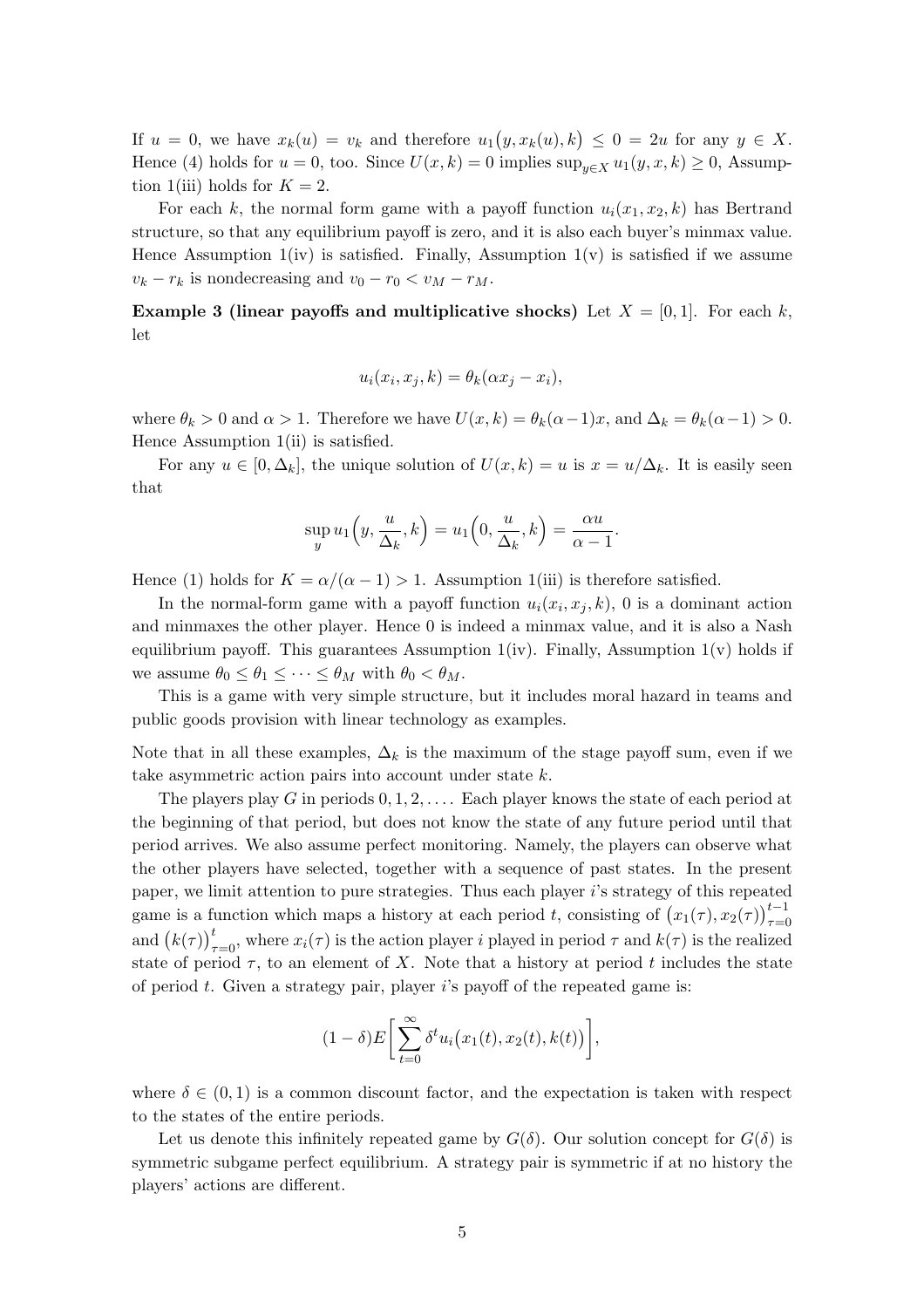#### **3 Second-Best Equilibrium**

In what follows, we examine the symmetric subgame perfect equilibrium that is *secondbest* in the sense that no other symmetric subgame perfect equilibrium has a greater payoff for each player. We call such an equilibrium the *second-best equilibrium*. In this section, we derive the second-best equilibrium and its payoff for any given  $G(\delta)$ .

This task is closely related to the following constrained maximization problem.

$$
\max_{(B_k)_{k=0}^M} \sum_{k=0}^M p_k B_k \tag{5}
$$

subject to 
$$
(1 - \delta)(K - 1)B_k \le \delta \sum_{l=0}^{M} p_l B_l \quad \forall k
$$
 (6)

$$
0 \le B_k \le \Delta_k \quad \forall k \tag{7}
$$

For any  $(B_k)_{k=0}^M$  satisfying the constraints (6) and (7), we have a corresponding trigger strategy pair, defined as follows.

- (i) In period 0 with state  $k(0)$ , the players play  $(x_{k(0)}(B_{k(0)}), x_{k(0)}(B_{k(0)})).$
- (ii) In period  $t$  ( $t \ge 1$ ), given the corresponding history  $(a(\tau))_{\tau=0}^{t-1}$  and  $(k(\tau))_{\tau=0}^{t}$ ,
	- (a) if  $x_1(\tau) = x_2(\tau) = x_{k(\tau)}(B_{k(\tau)})$  for any  $\tau \leq t 1$ , then the players play  $(x_{k(t)}(B_{k(t)}), x_{k(t)}(B_{k(t)}))$ , and
	- (b) otherwise, they play  $(x_{k(t)}(0), x_{k(t)}(0))$ .

(7) ensures that this strategy pair is well-defined.

For this strategy pair, (6) states that any one-shot deviation on the path at a period with state  $k$  does not improve each player's payoff; its left-hand-side is a supremum of the additional stage payoff from a deviation, and its right-hand-side is the difference in the continuation payoffs. Since this strategy pair has Nash reversion, subgame perfection at any history off the path is satisfied. Consequently, if  $(B_k)_{k=0}^M$  is feasible in the above maximization problem,  $\sum_{k=0}^{M} p_k B_k$  is a symmetric subgame perfect equilibrium payoff.

Moreover, no symmetric subgame perfect equilibrium of  $G(\delta)$  has a payoff greater than the value of this problem.<sup>8</sup> Thus we can concentrate on the task of solving it. Our first observation is that the solution is simple if  $\delta$  is sufficiently small. Let us define

$$
\underline{\delta} = \frac{K - 1}{K}.\tag{8}
$$

**Proposition 1** *Let*  $\delta < \delta$ . Then a unique solution of the maximization problem (5)–(7) *is*  $B_k = 0$  *for any k*, and the value is zero.

<sup>&</sup>lt;sup>8</sup>An informal proof is as follows. Fix a symmetric subgame perfect equilibrium of  $G(δ)$ . For each k, let  $\mathcal{X}_k$  be the set of all actions prescribed at some history whose current state is k. Define  $B_k = \sup_{x \in \mathcal{X}_k} U(x, k)$ for each k. Then the vector  $(B_k)_{k=0}^M$  satisfies (7). Since the sum  $\sum_{k=0}^M p_k B_k$  is no less than the continuation payoff at any history,  $(B_k)_{k=0}^M$  also satisfies (6). Thus  $(B_k)_{k=0}^M$  is feasible, and  $\sum_{k=0}^M p_k B_k$  is no less than the equilibrium payoff, which establishes the claim.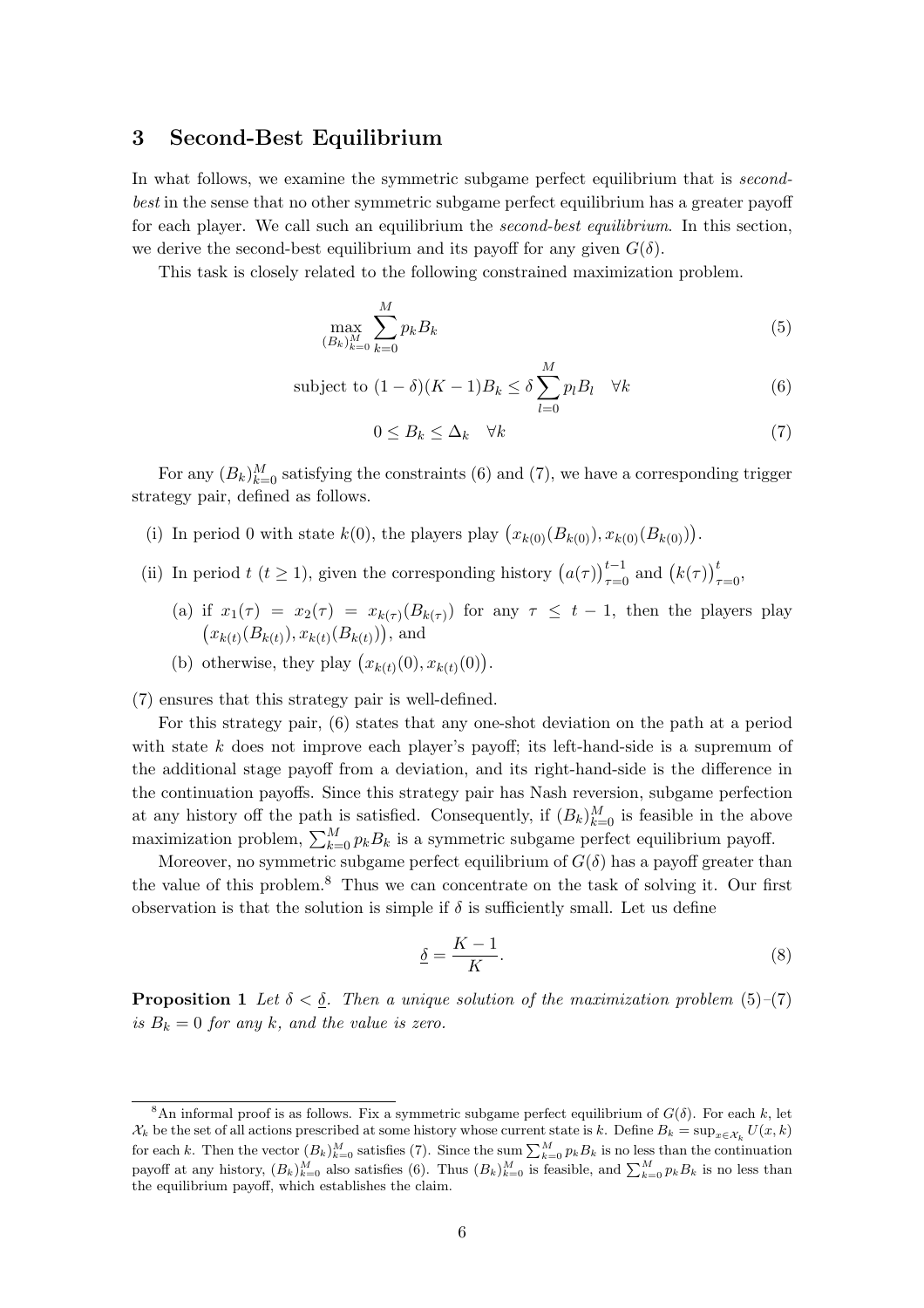**Proof.** Fix  $(B_k)_{k=0}^M$  satisfying the constraints. Take a weighted sum of (6) over k, where the weight for the k-th inequality is  $p_k$ ;

$$
(1 - \delta)(K - 1) \sum_{k=0}^{M} p_k B_k \le \delta \sum_{k=0}^{M} p_k B_k.
$$

Since  $\delta < \underline{\delta}$ , we must have  $\sum_{k=0}^{M} p_k B_k \leq 0$ . Then from (7), we must have  $B_k = 0$  for any  $k$ . Since this is the only vector satisfying the constraints, it is trivially a unique solution of the problem. The value is obviously zero. Q.E.D.

Note that  $B_k = 0$  for any k corresponds to a symmetric subgame perfect equilibrium where a static equilibrium is played at any history. Proposition 1 reveals that it is a second-best equilibrium if  $\delta$  is small.<sup>9</sup> Hence no cooperation is possible at all.

If  $\delta > \delta$ , the following inequality is important.

$$
b \le \sum_{k=0}^{M} p_k \min\left\{\Delta_k, \frac{\delta b}{(1-\delta)(K-1)}\right\}.
$$
\n(9)

It is easy to see that (9) holds at  $b = \Delta_0$  (this is due to  $\delta \geq \underline{\delta}$ ), and (9) does not hold if b is sufficiently large. By continuity, the largest  $b$  such that  $(9)$  holds exists, which we denote by  $b^*$ . Note that  $b^* \geq \Delta_0$ , and that (9) holds with equality at  $b^*$ . Note also that the right-hand-side of (9) is a concave function of b. If  $\delta > \underline{\delta}$ , (9) holds with strict inequality at  $b = \Delta_0$ , and due to concavity, no  $b' \in (\Delta_0, b^*)$  satisfies (9) with equality.

**Proposition 2** *If*  $\delta > \delta$ *, the value of the maximization problem* (5)–(7) *is*  $b^*$ *.* 

**Proof.** Fix  $(B_k)_{k=0}^M$  satisfying (6) and (7), and define  $\overline{B} = \max_k B_k$ . From (6) and (7), we have

$$
(1 - \delta)(K - 1)\overline{B} \le \delta \sum_{k=0}^{M} p_k B_k \le \delta \sum_{k=0}^{M} p_k \min \left\{ \Delta_k . \overline{B} \right\}.
$$

This implies that

$$
\frac{1-\delta}{\delta}(K-1)\overline{B} \le b^*,
$$

from which we obtain

$$
\sum_{k=0}^{M} p_k B_k \le \sum_{k=0}^{M} p_k \min \left\{ \Delta_k, \overline{B} \right\} \le \sum_{k=0}^{M} p_k \min \left\{ \Delta_k, \frac{\delta b^*}{(1 - \delta)(K - 1)} \right\} = b^*.
$$
 (10)

(10) thus implies that the value of the maximization problem (5)–(7) is at most  $b^*$ . Next, define  $B^*$  and  $(B_k^*)_{k=0}^M$  as

$$
B^* = \frac{\delta b^*}{(1 - \delta)(K - 1)}, \quad B_k^* = \min\left\{\Delta_k, B^*\right\}.
$$

<sup>&</sup>lt;sup>9</sup>The result does not imply uniqueness of the second-best equilibrium, because Assumption  $1(iv)$  is consistent with multiple stage-game equilibria.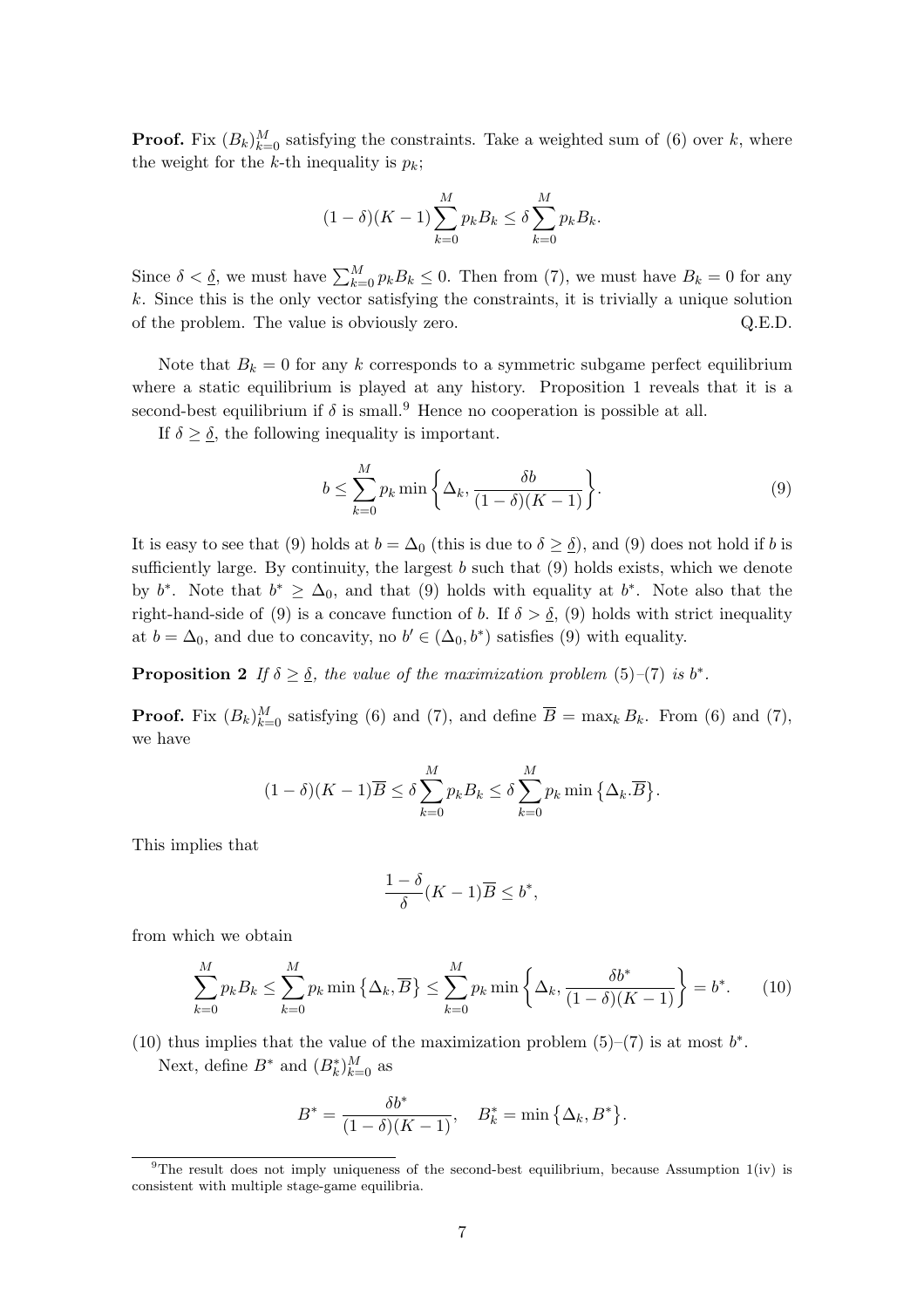$(B_k^*)_{k=0}^M$  clearly satisfies (7). Since (9) holds with equality at  $b^*$ , we have

$$
(1 - \delta)(K - 1)B_k^* \le (1 - \delta)(K - 1)B^* = \delta \sum_{k=0}^M p_k \min\left\{\Delta_k, B^*\right\} = \delta \sum_{k=0}^M p_k B_k^*
$$

for any  $k$ . Therefore,  $(6)$  also holds. Since

$$
\sum_{k=0}^{M} p_k B_k^* = \frac{(1-\delta)(K-1)}{\delta} B^* = b^*,
$$

(10) implies that the value of the problem is  $b^*$ .

A special case of Proposition 2 is the one where full collusion can be sustained. That is,  $(B_k)_{k=0}^M = (\Delta_k)_{k=0}^M$  is a solution of the maximization problem, and  $b^* = \sum_{k=0}^M p_k \Delta_k$ . This happens if and only if

$$
\Delta_M \le \frac{\delta}{(1-\delta)(K-1)} \sum_{k=0}^M p_k \Delta_k, \quad \therefore \ \delta \ge \overline{\delta} \equiv \frac{(K-1)\Delta_M}{(K-1)\Delta_M + \sum_{k=0}^M p_k \Delta_k}.\tag{11}
$$

If  $\delta < \overline{\delta}$ , the second-best equilibrium only attains partial collusion.

Another special case is when  $\delta = \underline{\delta}$ . In this case, (9) reduces to

$$
b \leq \sum_{k=0}^{M} p_k \min\left\{\Delta_k, b\right\},\
$$

and it is easy to see that  $b^* = \Delta_0$ . Thus the second-best equilibrium payoff equals the payoff of full collusion under the lowest state.

It is also easy to see from (9) that  $b^*$  is increasing in  $\delta$  on  $[\delta, \overline{\delta}]$ . Hence on this range, more patience allows to achieve more collusive outcomes.

The proof of Proposition 2 reveals that the second-best equilibrium is a strategy pair with a "payoff target" B. Namely, in its cooperative phase, the players play a symmetric action pair whose payoff is  $\min\{\Delta_k, B\}$  under state k. Unless full collusion is sustainable (if this is the case, the target can be set at  $\Delta_M$ ), the players must give up full collusion under higher states. The payoff target strategy pair stipulates that the players sustain the same payoff level under those states. This is indeed an effective way to collude, because that duplicates the incentive conditions (6) under higher states.

Finally we point out that (9) is important even when  $\delta < \delta$ . In this case, the largest b satisfying (9) is zero, which equals the second-best equilibrium payoff of this case (Proposition 1). Therefore, the largest solution of (9) completely characterizes the second-best equilibrium payoff.

#### **4 Multimarket Contact**

This section presents an application of the results in the previous section, which is a main motivation of this paper. Namely, we investigate effects of multimarket contact in Bertrand price competition with demand fluctuations. We first describe the environment and then discuss how it can be formulated as a game satisfying Assumption 1.

$$
Q.E.D
$$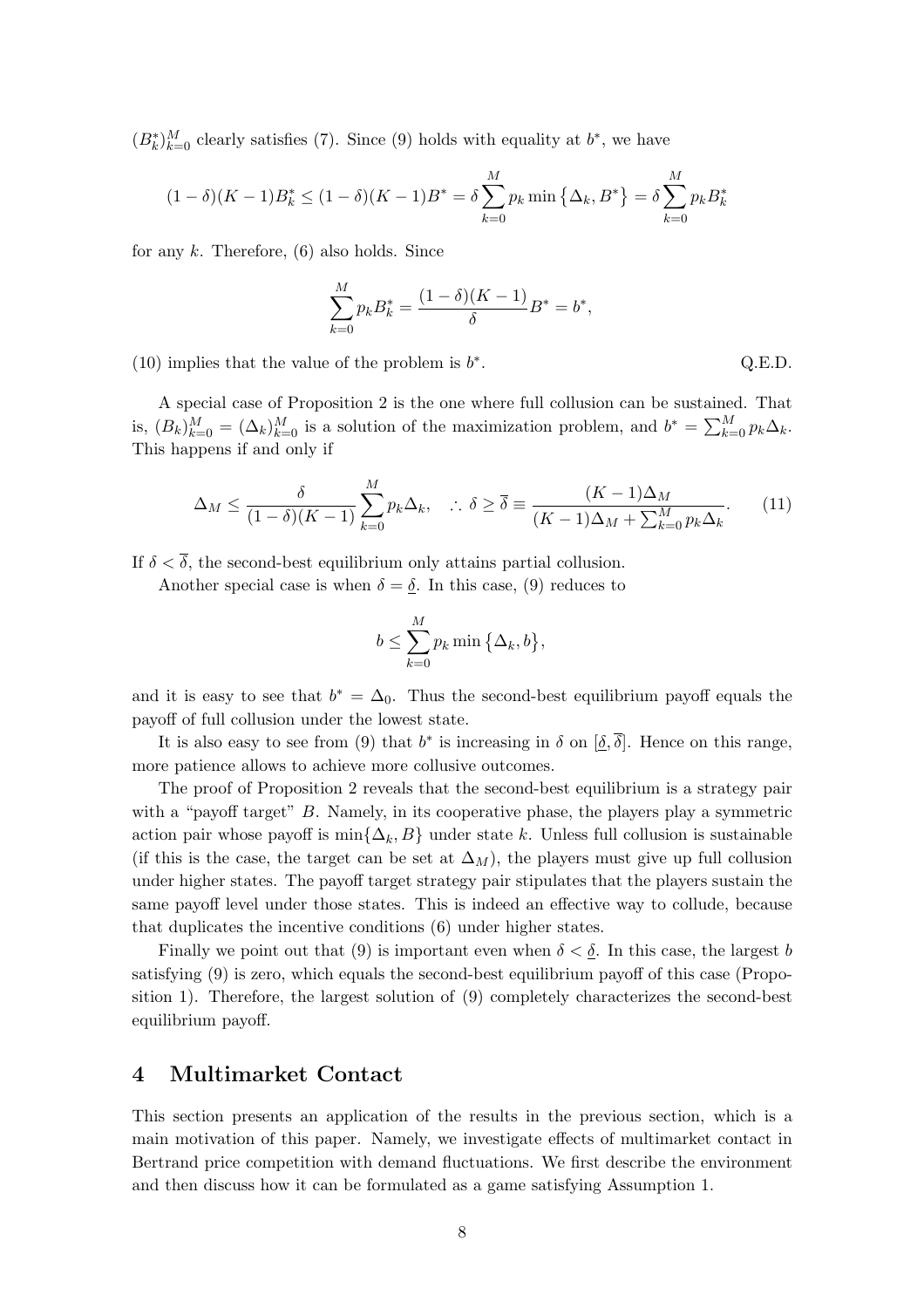There are  $M$  ex ante identical markets, and in each market two identical firms compete in price. Each market is subject to demand fluctuations, depending on which it is either in high demand or low demand.<sup>10</sup> The demands are independent across the markets and over time. The probability that a given market is in high demand is  $\mu \in (0,1)$ . We assume that each market is associated with the Bertrand price competition game we described in Example 1, except that we now have only two states; ones corresponding to high demands and low demands, respectively. Let  $\pi_H$  ( $\pi_L$ , respectively) be each firm's profit under full collusion (the value corresponding to  $\Delta_k$ ), when the demand is high (low). We assume  $\pi_H > \pi_L > 0$ . Define  $\overline{\pi} = \mu \pi_H + (1 - \mu) \pi_L$ , which is the expected value of full collusion per market.

At the beginning of each period, the firms learn which of the M markets are in high demands in that period. This amounts to observing a subset of the set  $\{1, 2, \ldots, M\}$ , which is the set of markets in high demand. Given that, they decide prices in all markets. Formally, the number of states is  $2^M$ , and the set of actions is  $X = [0, \overline{p}]^M$ . Since each market satisfies Assumption 1, it is easy to see that this environment also satisfies Assumption 1. Let M be the set of all subsets of  $\{1, 2, ..., M\}$ . If  $M' \in \mathcal{M}$  is the current set of high-demand markets, the maximum symmetric action pair profit is:

$$
\Delta_{M'} = M\pi_L + |M'|(\pi_H - \pi_L) > 0.
$$

Let us denote the repeated game with this stage game by  $G(\delta, M)$ , where  $\delta$  is the discount factor.

As in the argument in Section 3, the second-best equilibrium profit is the value of the following maximization problem (note that this environment satisfies Assumption 1(iii) for  $K = 2$ , because each market satisfies it for  $K = 2$ ).

$$
\max_{(B_{M'})_{M'\in\mathcal{M}}}\sum_{M'\in\mathcal{M}}\mu^{|M'|}(1-\mu)^{M-|M'|}B_{M'}
$$
\nsubject to  $(1-\delta)B_{M'}\leq \delta \sum_{M''\in\mathcal{M}}\mu^{|M''|}(1-\mu)^{M-|M''|}B_{M''}\quad\forall M'\in\mathcal{M}$ \n $0\leq B_{M'}\leq \Delta_{M'}\quad\forall M'\in\mathcal{M}$ 

Recall that  $\Delta_{M'}$  depends only on  $|M'|$ . Therefore the solution of this problem must be such that  $B_{M'} = B_{M''}$  whenever  $|M'| = |M''|$ . This observation implies that we have an alternative problem that also specifies the second-best equilibrium profit. For  $k \in \{0, 1, \ldots, M\}$ , let  $p_k$  be the probability that exactly k markets are in high demand. Also, let  $\Delta_k = \Delta_{M'}$ , where M' is such that  $|M'| = k$ . Then the maximization problem that exactly coincides with the one  $(5)-(7)$  also specifies the second-best equilibrium profit. Thus we will hereafter work with it.

Fix  $\delta$ , and let  $b_M^*$  be the second-best equilibrium profit of  $G(\delta, M)$ . Define  $\beta_M^* \equiv b_M^*/M$ , which is the second-best equilibrium *per-market* profit of  $G(\delta, M)$ . Our objective is to examine how  $b_M^*$  and  $\beta_M^*$  depend on M.

Since  $K = 2$  in this setup,  $\delta$  and  $\delta$  defined by (8) and (11) are

$$
\underline{\delta} = \frac{1}{2}, \quad \overline{\delta} = \frac{\pi_H}{\pi_H + \overline{\pi}},
$$

 $10$ The analysis, in principle, extends to the case of three or more demand states.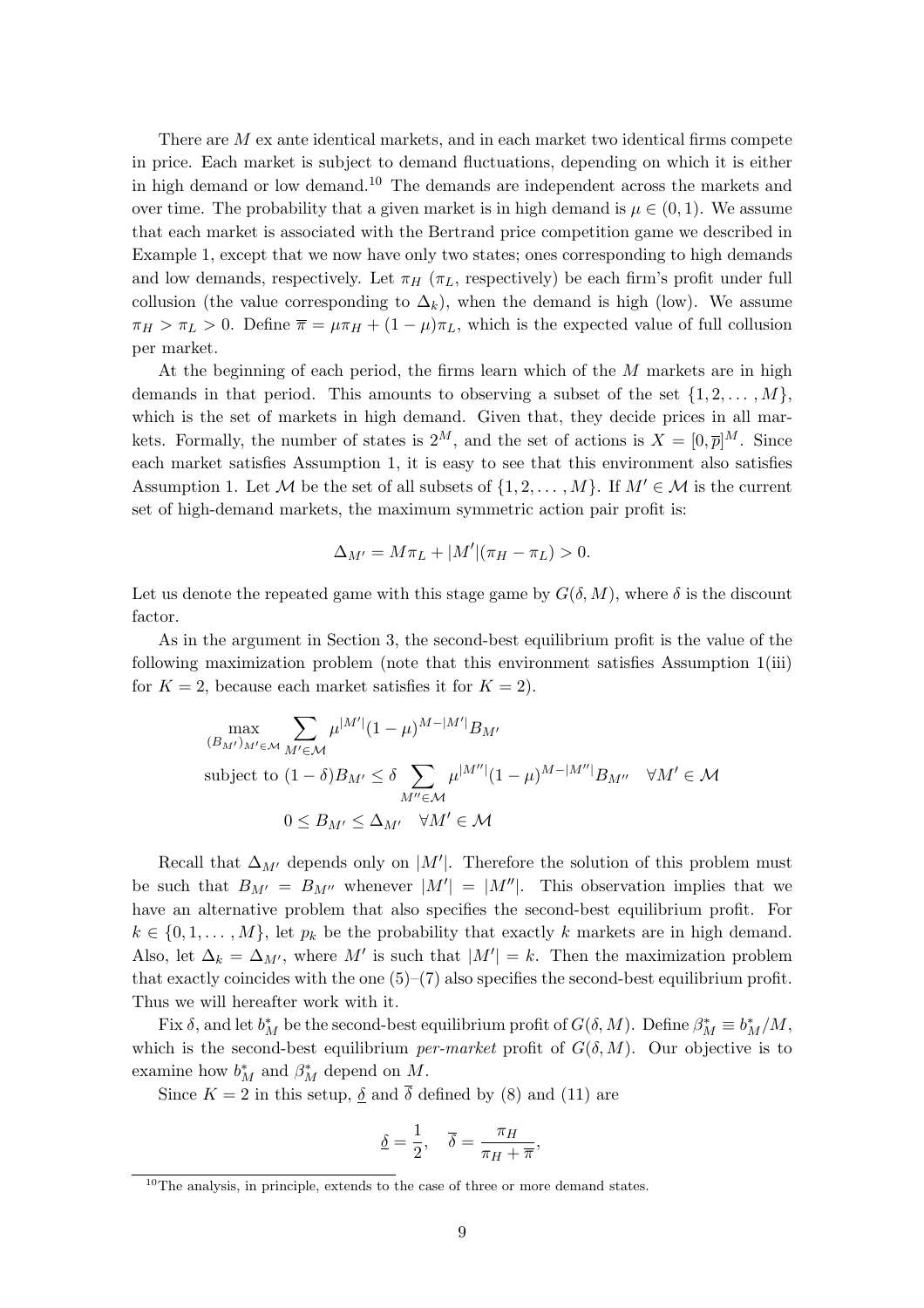respectively. Note that they are independent of  $M$ . Based on the results in the previous section, three observations are in order.

- (I) If  $\delta < \underline{\delta} = 1/2$ ,  $b_M^* = \beta_M^* = 0$  for any M. Therefore any collusion is impossible, regardless of the number of markets. In this case, multimarket contact does not help at all.
- (II) If  $\delta = 1/2$ ,  $b_M^* = \Delta_0$  and  $\beta_M^* = \pi_L$  for any M. That is, independent of the number of markets, the second-best equilibrium profit equals the value of full collusion when all markets are in low demand. This is another case where multimarket contact does not help.
- (III) If  $\delta \geq \delta$ ,  $b_M^* = M\overline{\pi}$  and  $\beta_M^* = \overline{\pi}$  for any M. Namely, full collusion is sustainable regardless of the number of markets. In this case, multimarket contact does not matter.

The remaining case is  $\delta < \delta < \delta$ . Our first result shows how  $\beta^*_M$  varies with M.

**Proposition 3** *Let*  $\delta \in (\underline{\delta}, \delta)$ *. For any*  $M \geq 1$ *, we have*  $\beta_M^* \leq \beta_{M+1}^*$ *, and the equality holds if and only if there exists*  $\hat{k} \in \{0, 1, \ldots, M-1\}$  *such that* 

$$
\frac{\delta}{1-\delta}\beta_M^* = \pi_L + \frac{\hat{k}}{M}(\pi_H - \pi_L). \tag{12}
$$

**Proof.** Fix  $\delta \in (\underline{\delta}, \overline{\delta})$  and  $M \ge 1$ , and consider  $G(\delta, M)$ . For a later purpose, we explicitly write down  $p_l$ , the probability that  $l$  out of  $M$  markets are in high demand. That is,

$$
p_l = \frac{M!}{l!(M-l)!} \mu^l (1-\mu)^{M-l}.
$$
\n(13)

Similarly, let  $q_l$   $(l \in \{0, 1, ..., M + 1\})$  be the probability that l out of  $M + 1$  markets are in high demand;

$$
q_l = \frac{(M+1)!}{l!(M+1-l)!} \mu^l (1-\mu)^{M+1-l}.
$$
\n(14)

From (13) and (14), we have the following equations;

$$
p_0(1 - \mu) = q_0,\t\t(15)
$$

$$
p_{l-1}\mu\left\{\pi_L + \frac{l-1}{M}(\pi_H - \pi_L)\right\} + p_l(1-\mu)\left\{\pi_L + \frac{l}{M}(\pi_H - \pi_L)\right\}
$$
(16)

$$
= q_l \left\{ \pi_L + \frac{l}{M+1} (\pi_H - \pi_L) \right\}, \quad \forall l \in \{1, 2, \dots, M-1\}
$$

$$
p_k \mu + \sum_{l=k+1}^{M} p_l = \sum_{l=k+1}^{M+1} q_l \quad \forall k \le M \tag{17}
$$

In (17), read  $\sum_{l=k+1}^{M} p_l = 0$  in case of  $k = M$ .

Let  $\hat{k}$  be the greatest integer  $k$  such that

$$
\pi_L + \frac{k}{M} (\pi_H - \pi_L) \le \frac{\delta}{1 - \delta} \beta_M^*.
$$
\n(18)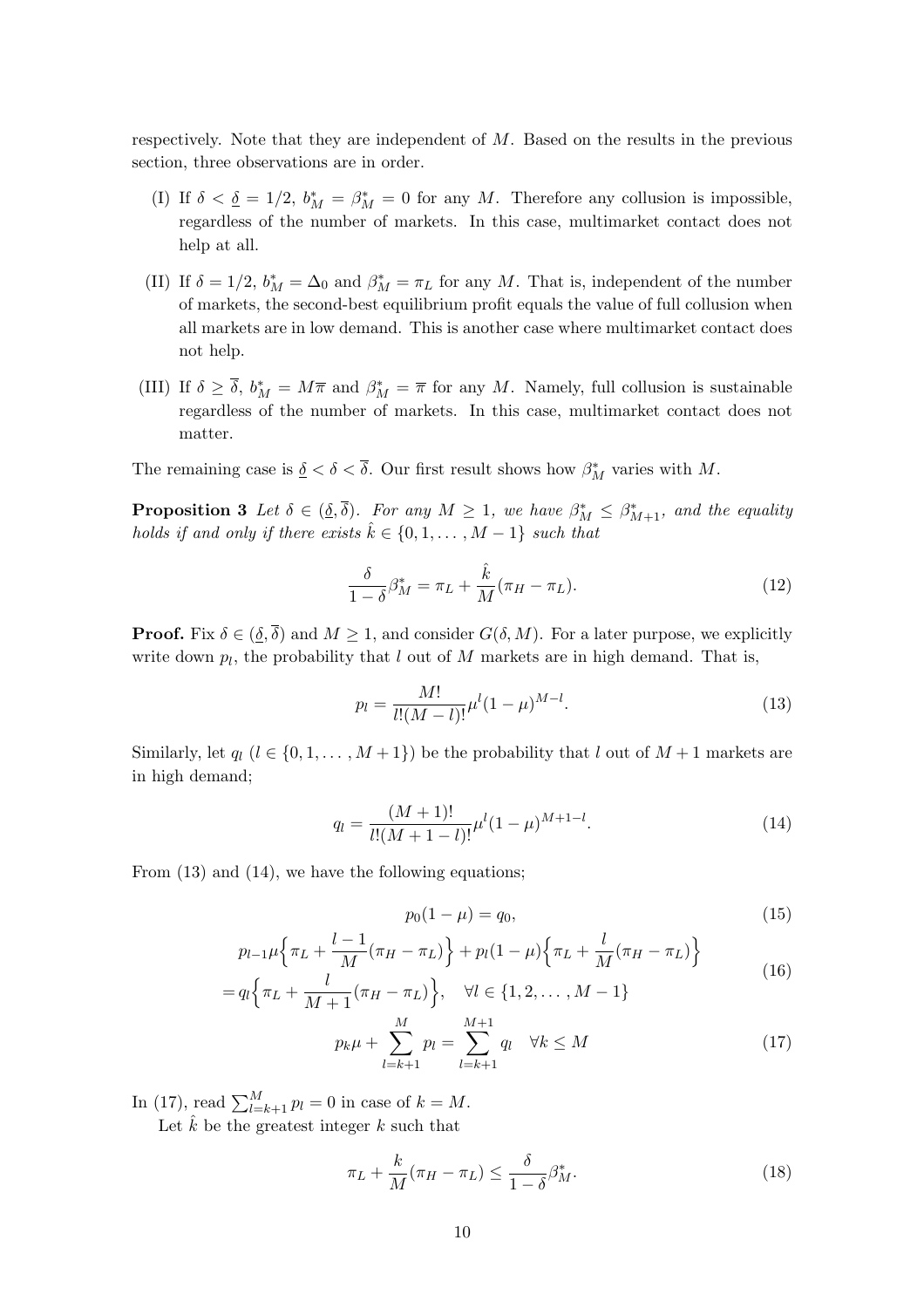Since  $\underline{\delta} < \delta < \delta$ , we have  $\pi_L < \beta_M^* < \overline{\pi}$ . Thus (18) holds at  $k = 0$ , but not at  $k = M$ . Hence  $0 \leq \hat{k} \leq M - 1$ .

Since (9) for  $G(\delta, M)$  holds with equality at  $b_M^*$ , we obtain

$$
\beta_M^* = \sum_{l=0}^{\hat{k}} p_l \left\{ \pi_L + \frac{l}{M} (\pi_H - \pi_L) \right\} + \sum_{l=\hat{k}+1}^M p_l \cdot \frac{\delta}{1-\delta} \beta_M^*.
$$
 (19)

Rearranging (19) yields

$$
\beta_M^* = \sum_{l=1}^{\hat{k}} \left[ p_l (1 - \mu) \left\{ \pi_L + \frac{l}{M} (\pi_H - \pi_L) \right\} + p_{l-1} \mu \left\{ \pi_L + \frac{l-1}{M} (\pi_H - \pi_L) \right\} \right] + p_0 (1 - \mu) \pi_L + p_{\hat{k}} \mu \left\{ \pi_L + \frac{\hat{k}}{M} (\pi_H - \pi_L) \right\} + \sum_{l=\hat{k}+1}^{M} p_l \cdot \frac{\delta}{1 - \delta} \beta_M^* = \sum_{l=0}^{\hat{k}} q_l \left\{ \pi_L + \frac{l}{M+1} (\pi_H - \pi_L) \right\} + \sum_{l=\hat{k}+2}^{M+1} q_l \cdot \frac{\delta}{1 - \delta} \beta_M^* + p_{\hat{k}} \mu \left\{ \pi_L + \frac{\hat{k}}{M} (\pi_H - \pi_L) \right\} + p_{\hat{k}+1} (1 - \mu) \cdot \frac{\delta}{1 - \delta} \beta_M^*,
$$
\n(20)

where (20) holds because of (15)–(17). Due to the definition of  $\hat{k}$  and (16), it follows that

$$
p_{\hat{k}}\mu \left\{\pi_L + \frac{\hat{k}}{M}(\pi_H - \pi_L)\right\} + p_{\hat{k}+1}(1 - \mu) \cdot \frac{\delta}{1 - \delta} \beta_M^*
$$
  

$$
\leq q_{\hat{k}+1} \min \left\{\left[\pi_L + \frac{\hat{k} + 1}{M + 1}(\pi_H - \pi_L)\right], \frac{\delta}{1 - \delta} \beta_M^*\right\},
$$
 (21)

where the equality holds if and only if (12) holds with equality.

Note that the definition of  $\hat{k}$  also implies

$$
\pi_L + \frac{\hat{k}}{M+1} (\pi_H - \pi_L) < \frac{\delta}{1-\delta} \beta_M^* < \pi_L + \frac{\hat{k}+2}{M+1} (\pi_H - \pi_L). \tag{22}
$$

Hence, substituting  $(21)$  into  $(20)$  and then using  $(22)$ , we obtain

$$
\beta_M^* \le \sum_{l=0}^{M+1} q_l \min \left\{ \pi_L + \frac{l}{M+1} (\pi_H - \pi_L), \frac{\delta}{1-\delta} \beta_M^* \right\},\
$$

where the equality holds if and only if (12) holds with equality. Therefore,  $\beta_M^* \leq \beta_{M+1}^*$ , and  $\beta_M^* = \beta_{M+1}^*$  holds if and only if (12) holds with equality. Q.E.D.

Proposition 3 implies that if the firms are relatively patient and thus can only attain partial collusion, adding one more market never reduces the second-best equilibrium permarket profit, and increases it in most cases. However, in rare cases where (12) holds, adding one more market does not change the second-best equilibrium per-market profit. In other words, the irrelevance result by Bernheim and Whinston [1] is not entirely denied in this case.

Nevertheless, we may as well claim that the irrelevance result generally fails. First,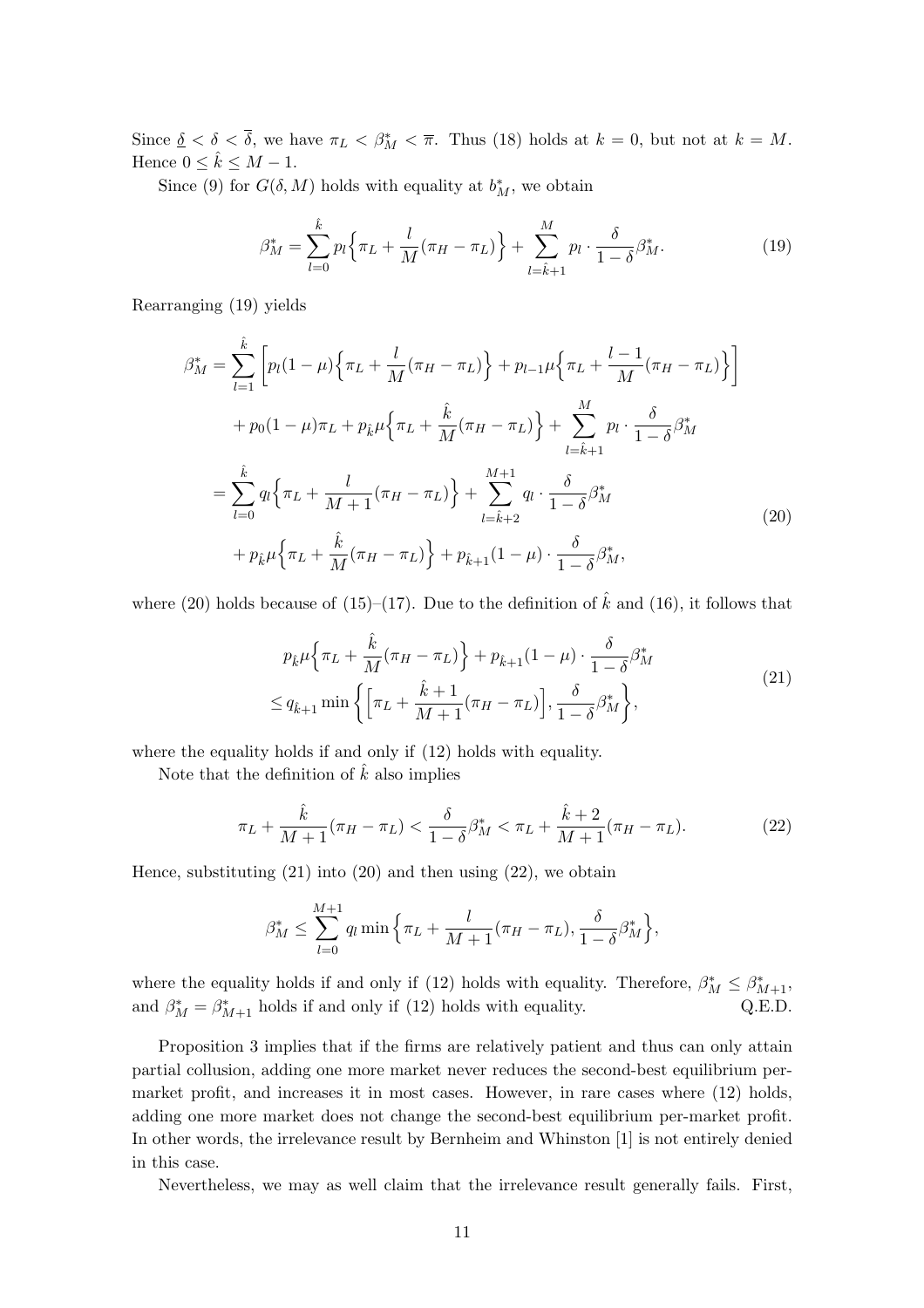if  $M = 1$ , no k satisfies (12). Thus  $\beta_1^* < \beta_2^*$ . Second, the irrelevance result fails if two or more markets are added. To see this, note that if (12) holds and therefore we have  $\beta_M^* = \beta_{M+1}^*$ , it follows that

$$
\pi_L + \frac{\hat{k}}{M+1}(\pi_H - \pi_L) < \beta^*_{M+1} < \pi_L + \frac{\hat{k}+1}{M+1}(\pi_H - \pi_L).
$$

Hence we have  $\beta^*_{M+2} > \beta^*_M$ . Those observations are summarized by the following corollary. **Corollary 1** *Let*  $\delta \in (\underline{\delta}, \delta)$ *. Then we have* (i)  $\beta_1^* < \beta_2^*$ *, and (ii) for any*  $M \ge 1$  *and any*  $M' \ge M + 2, \ \beta_M^* < \beta_{M'}^*$ .

The next result is about the total profit in the second-best equilibrium.

**Proposition 4** *Let*  $\delta \in (\underline{\delta}, \overline{\delta})$ *, and fix*  $\varepsilon > 0$  *arbitrarily. Then there exists* <u>M</u> *such that for any*  $M \geq \underline{M}$ ,  $b_M^* > \overline{\pi}M - \varepsilon$ . *In other words*,  $\lim_{M \to \infty} (\overline{\pi}M - b_M^*) = 0$ .

**Proof.** Fix  $\delta \in (\underline{\delta}, \overline{\delta})$  and  $\varepsilon > 0$ . Since  $\delta > \underline{\delta}$ , a rational number  $\hat{\mu} \in (\mu, 1)$  exists such that

$$
\frac{\delta}{1-\delta}\pi = \frac{\delta}{1-\delta}\{\pi_L + \mu(\pi_H - \pi_L)\} > \pi_L + \hat{\mu}(\pi_H - \pi_L).
$$

It then follows that

$$
\frac{\delta}{1-\delta}(\overline{\pi}M-\varepsilon) > M\{\pi_L+\hat{\mu}(\pi_H-\pi_L)\}\
$$

for all large  $M$ . Therefore,

$$
\sum_{l=0}^{M} p_l \min \left\{ \Delta_l, \frac{\delta}{1-\delta} (\overline{\pi}M - \varepsilon) \right\} \ge \sum_{l=0}^{M} p_l \min \left[ \Delta_l, M \{ \pi_L + \hat{\mu}(\pi_H - \pi_L) \} \right]
$$

$$
= \sum_{l=0}^{M} p_l \left[ \Delta_l + \min \left\{ 0, (M\hat{\mu} - l)(\pi_H - \pi_L) \right\} \right]
$$

$$
= \overline{\pi}M - (\pi_H - \pi_L) \sum_{l=0}^{M} p_l \max \left\{ 0, l - M\hat{\mu} \right\}
$$

for all large  $M$ . In Appendix A, we prove that

$$
\lim_{M \to \infty} \sum_{l=0}^{M} p_l \max \left\{ 0, l - M \hat{\mu} \right\} = 0.
$$
 (23)

We thus obtain

$$
\overline{\pi}M - \varepsilon < \sum_{l=0}^{M} p_l \min\left\{\Delta_l, \frac{\delta}{1-\delta}(\overline{\pi}M - \varepsilon)\right\}
$$

for all large M. In view of (9), this implies that  $b_M^* > \overline{\pi}M - \varepsilon$  for all large M, which completes the proof.  $Q.E.D.$ 

Proposition 4 shows that given relatively patient firms, the difference between the profit under full collusion and the second-best equilibrium total profit converges to zero if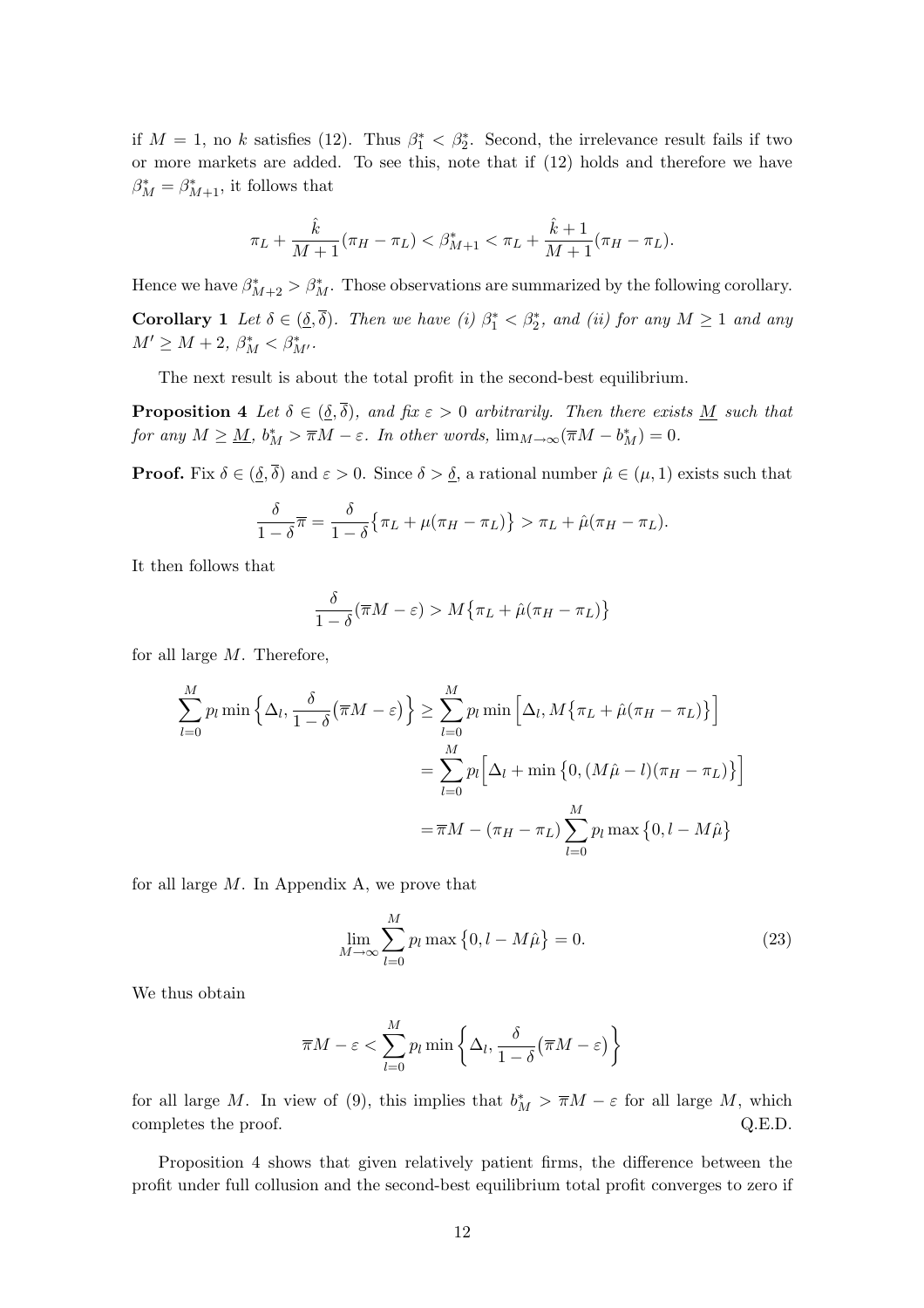the number of markets goes to infinity. Namely, the collusion-deterrence effects of demand fluctuations completely vanish in the limit.

From the proof of Proposition 4, we see that the second-best equilibrium when  $M$  is large enough sets a payoff target greater than  $M\{\pi_L + \hat{\mu}(\pi_H - \pi_L)\}\$ , where  $\hat{\mu} > \mu$ . That is, the per-market target is greater than the average full collusion profit. By the law of large numbers, the probability that the fraction of high-demand markets is greater than  $\hat{\mu}$  converges to zero, if the number of markets goes to infinity. In fact, the convergence is so fast that it converges to zero even if it is multiplied by  $M$ . This implies that the firms can fully collude except upon an event with a negligible probability, and that the expected efficiency loss due to demand fluctuations is also negligible. Consequently, full collusion is approximately attained.

## **A Appendix: Proof of** (23)

The left-hand-side of (23) can be further calculated as

$$
\sum_{l=0}^{M} p_l \max\left\{0, l - M\hat{\mu}\right\} = \sum_{l=\lceil M\hat{\mu} \rceil}^{M} p_l(l - M\hat{\mu}) < (1 - \hat{\mu})M \sum_{l=\lceil M\hat{\mu} \rceil}^{M} p_l,
$$

where  $\lceil k \rceil$  is the smallest integer not less than k. Note that

$$
\frac{p_{l+1}}{p_l} = \frac{(M-l)\mu}{(l+1)(1-\mu)} < \frac{(1-\hat{\mu})\mu}{\hat{\mu}(1-\mu)} \equiv \kappa
$$

for any  $l \geq \lceil M\hat{\mu} \rceil$ . Since  $\kappa < 1$  from  $\hat{\mu} > \mu$ , we have

$$
(1 - \hat{\mu})M \sum_{l=\lceil M\hat{\mu} \rceil}^{M} p_l < \frac{1 - \hat{\mu}}{1 - \kappa} M p_{\lceil M\hat{\mu} \rceil}.
$$

Therefore, if we define

$$
\alpha_M \equiv M p_{\lceil M\hat{\mu}\rceil} = M \frac{M!}{\lceil M\hat{\mu}\rceil! (M - \lceil M\hat{\mu}\rceil)!} \mu^{\lceil M\hat{\mu}\rceil} (1 - \mu)^{M - \lceil M\hat{\mu}\rceil},
$$

it suffices to prove that  $\lim_{M\to\infty} \alpha_M = 0$ .

Since  $\hat{\mu}$  is rational, we can choose two natural numbers y and Y such that  $\hat{\mu} = y/Y$ . Since

$$
\mu^y (1 - \mu)^{Y - y} < \hat{\mu}^y (1 - \hat{\mu})^{Y - y},
$$

there exists  $\eta > 0$  such that

$$
\left(\frac{\mu}{\hat{\mu}}\right)^y \left(\frac{1-\mu}{1-\hat{\mu}}\right)^{Y-y} < 1-\eta. \tag{24}
$$